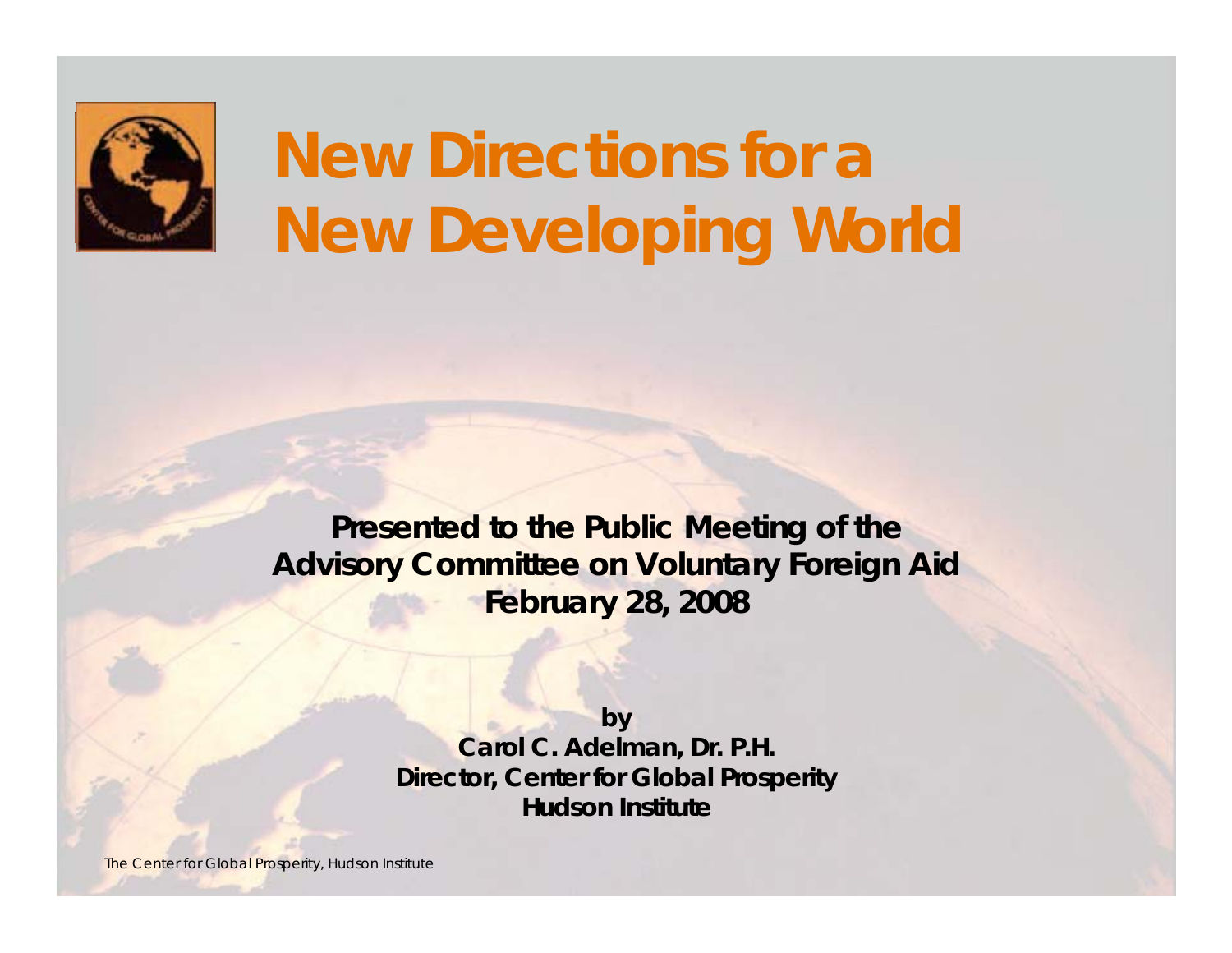

### **How the Developing World Has Changed**

 $\blacksquare$  **Increase in Open Markets and Open Societies**

 **Growth in Private Philanthropy, Remittances, and Local Charities**

 **Expanded Knowledge and Demand through Technology**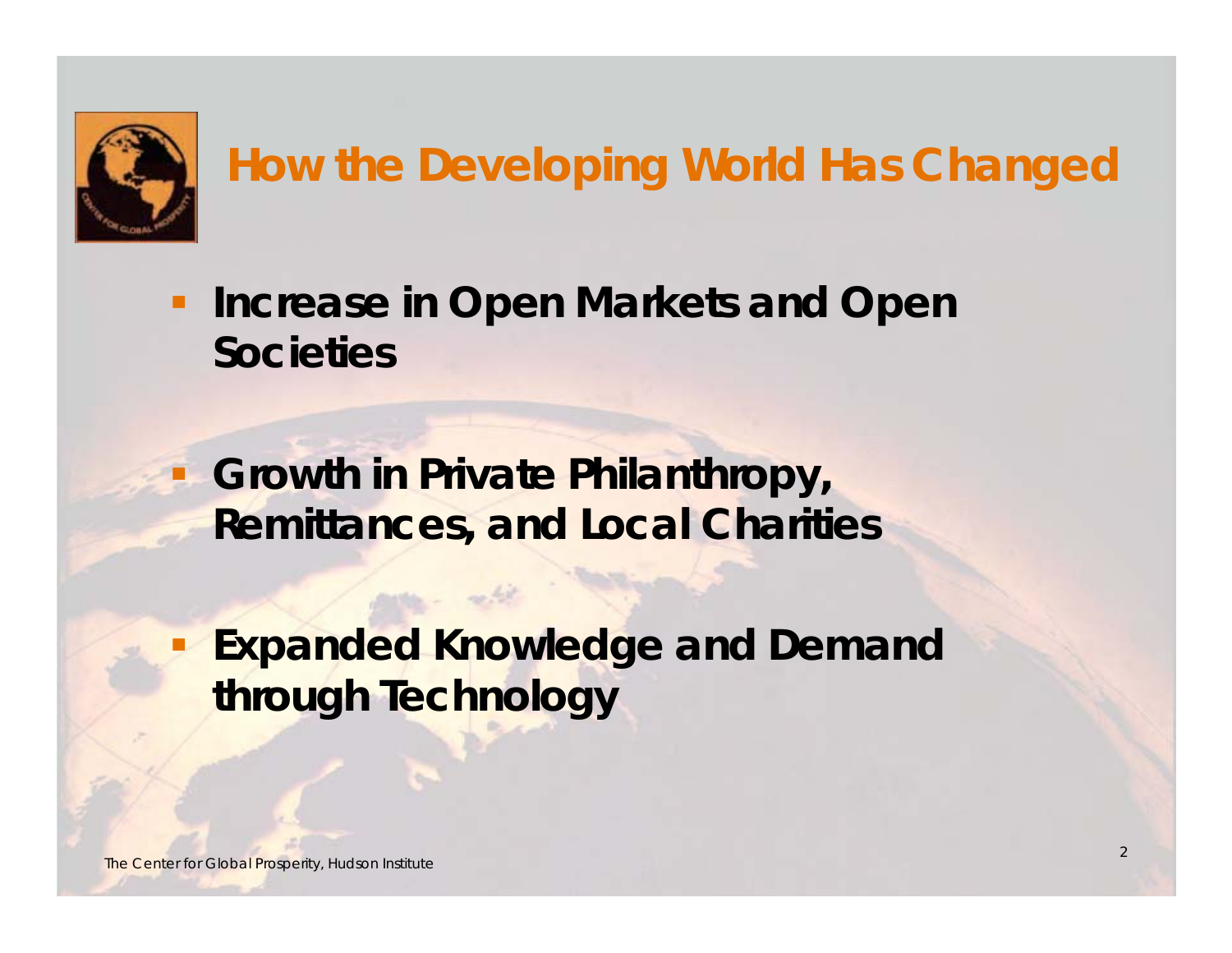

**Private Capital, Philanthropy, & Individual Remittances from Developed to Developing Countries Exceed Public Flows 1990 – 2005 (\$ US billions)**

USD billion

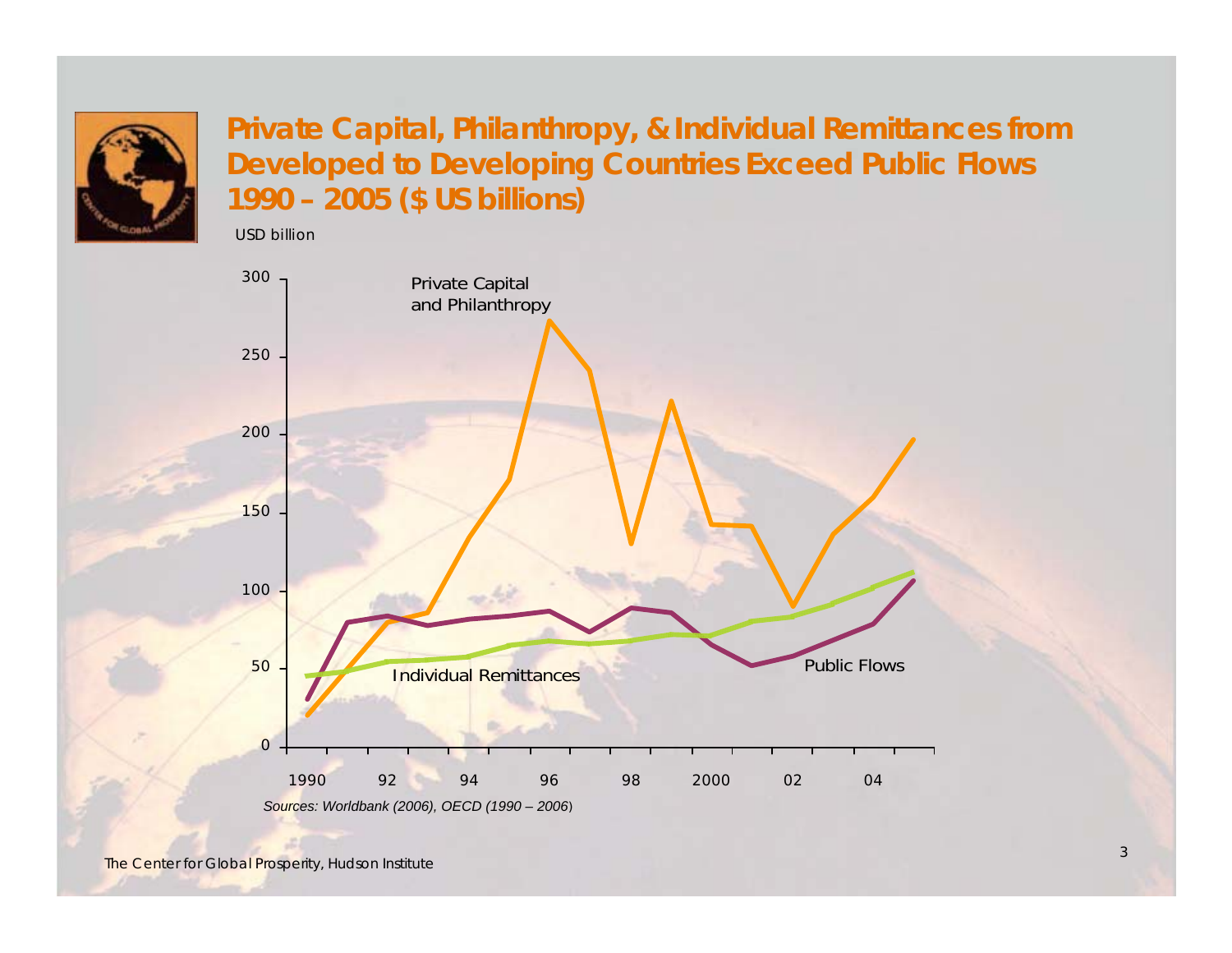

#### **U.S. Private Engagement with Developing Countries Exceeds ODA, 2005**

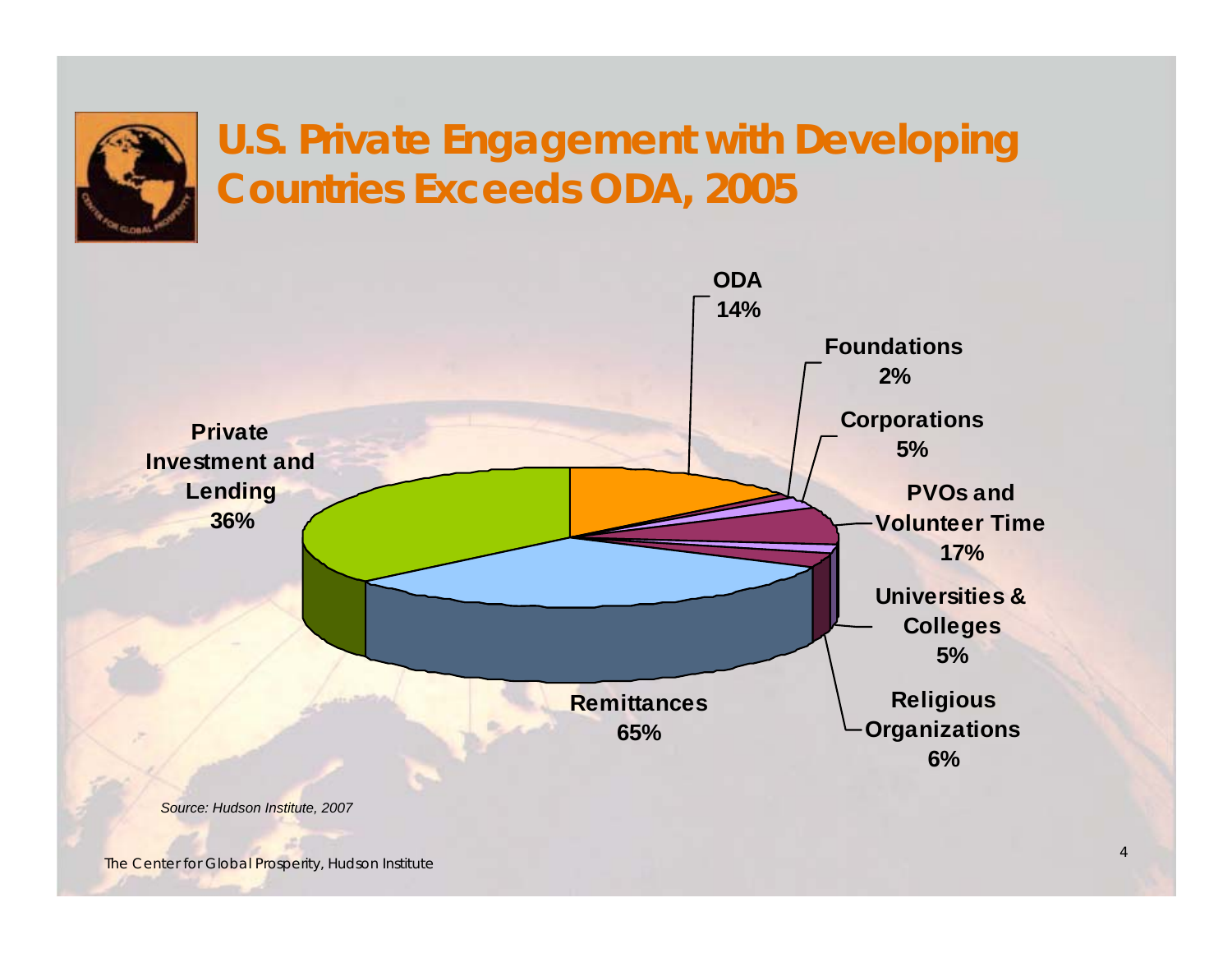

#### **Total U.S. Engagement with Developing Countries, 2005**

|                                                             | <b>\$ US Billions</b> | $\frac{0}{0}$ |
|-------------------------------------------------------------|-----------------------|---------------|
| <b>OFFICIAL DEVELOPMENT ASSISTANCE</b>                      | 27.6                  | 14%           |
| <b>PRIVATE ASSISTANCE*</b>                                  | 95.2                  | <b>50%</b>    |
| <b>Foundations</b>                                          | 2.2                   | 2%            |
| <b>Corporations</b>                                         | 5.1                   | 5%            |
| <b>Private &amp; Voluntary Organizations/Volunteer Time</b> | 16.2                  | 17%           |
| <b>Universities &amp; Colleges</b>                          | 4.6                   | 5%            |
| <b>Religious Organizations</b>                              | 5.4                   | 6%            |
| <b>Individual Remittances</b>                               | 61.7                  | 65%           |
| <b>PRIVATE INVESTMENT &amp; LENDING</b>                     | 69.2                  | 36%           |
| <b>TOTAL U.S. ENGAGEMENT</b>                                | 192.0                 | 100%          |

The Center for Global Prosperity, Hudson Institute

*Source: Hudson Institute, 2007 \* Preliminary data*

5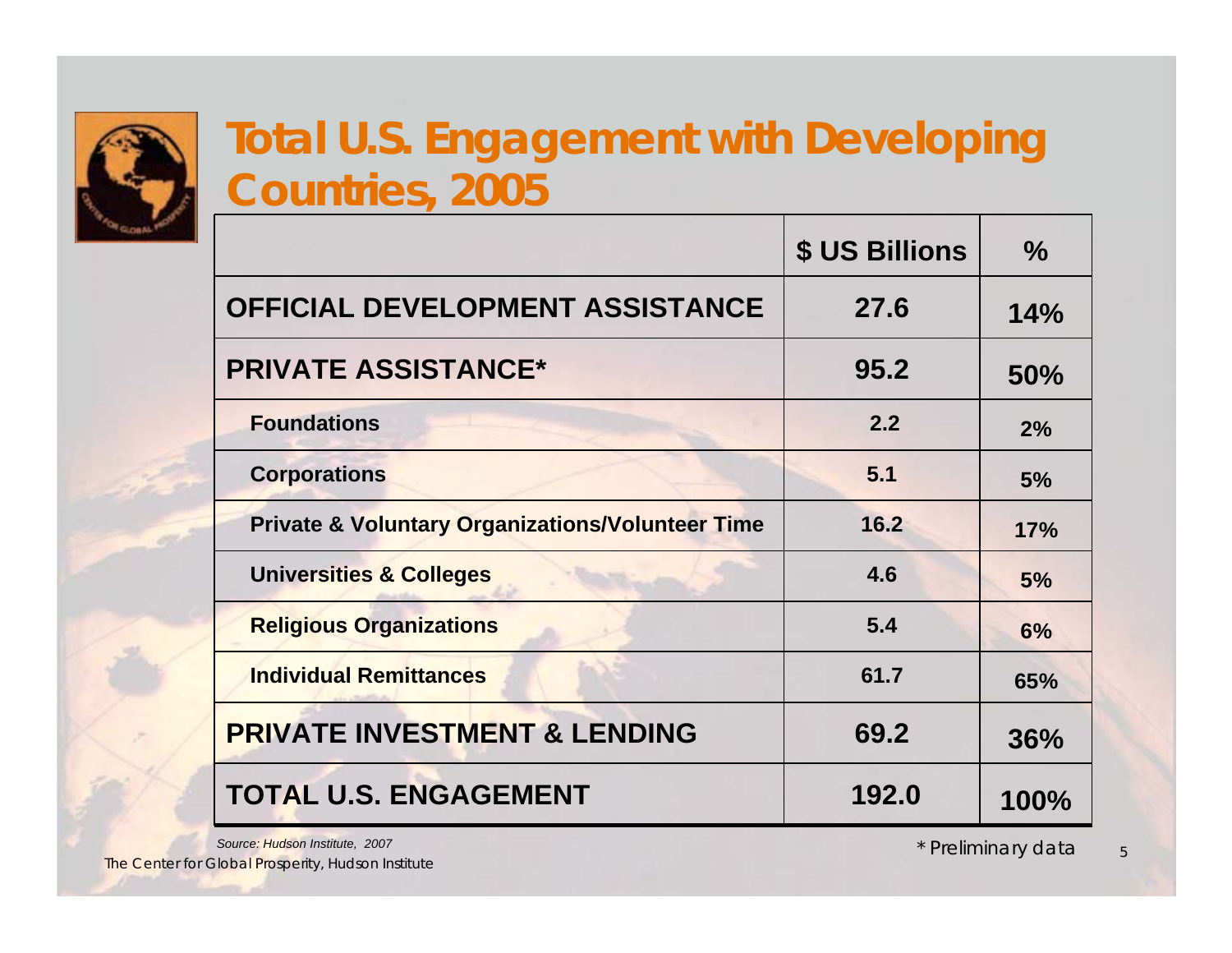

## **The New Landscape of International Private Assistance**

- **Philanthro-capitalists**
	- **Business at the Bottom of the Pyramid**
- **E Cause Related Marketing**
- **ePhilanthropy and Cell Phone as Purse**
- **Remittances**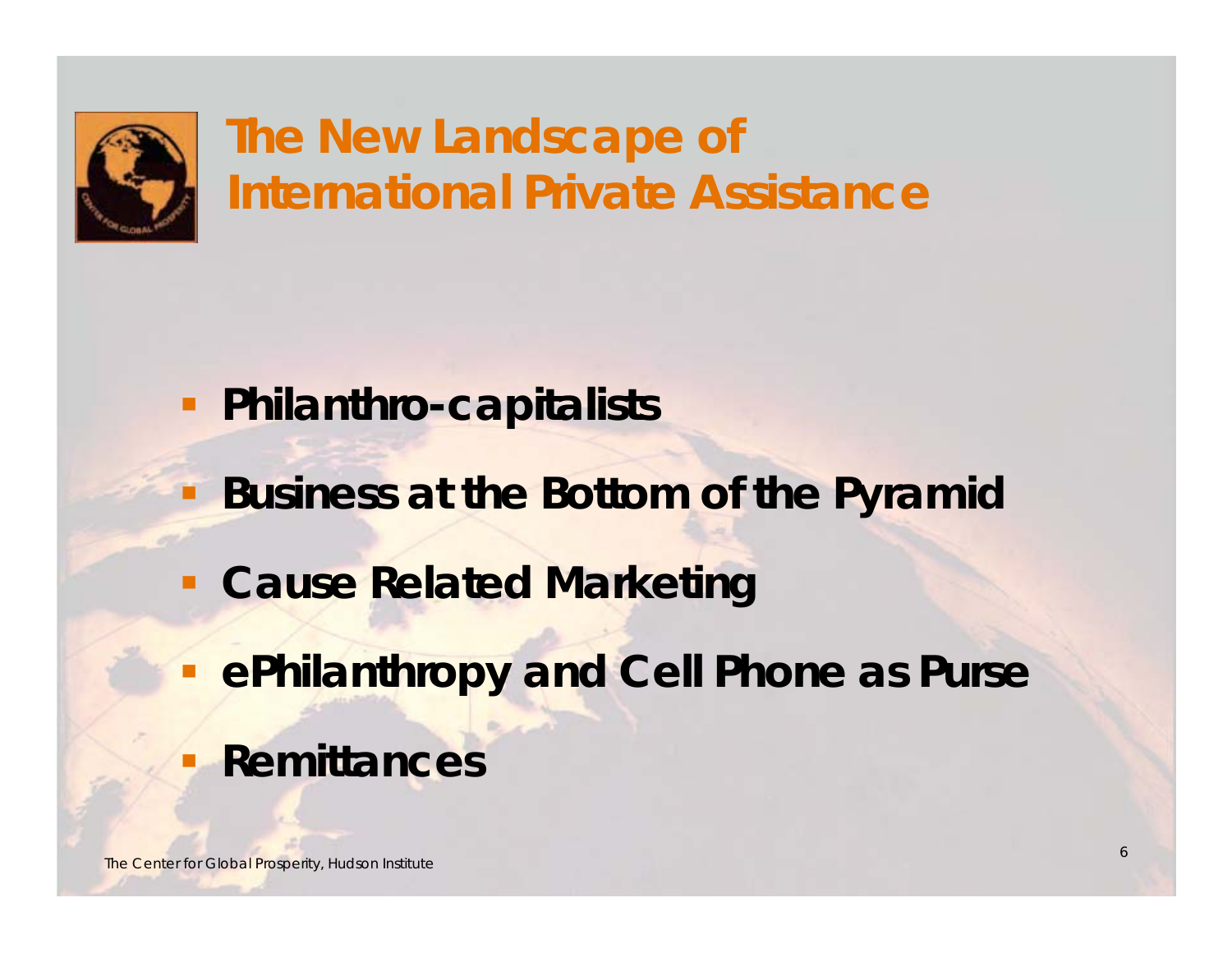

#### **Developed Countries' Total Assistance to Developing Countries as a Percent of GNI, 2005**